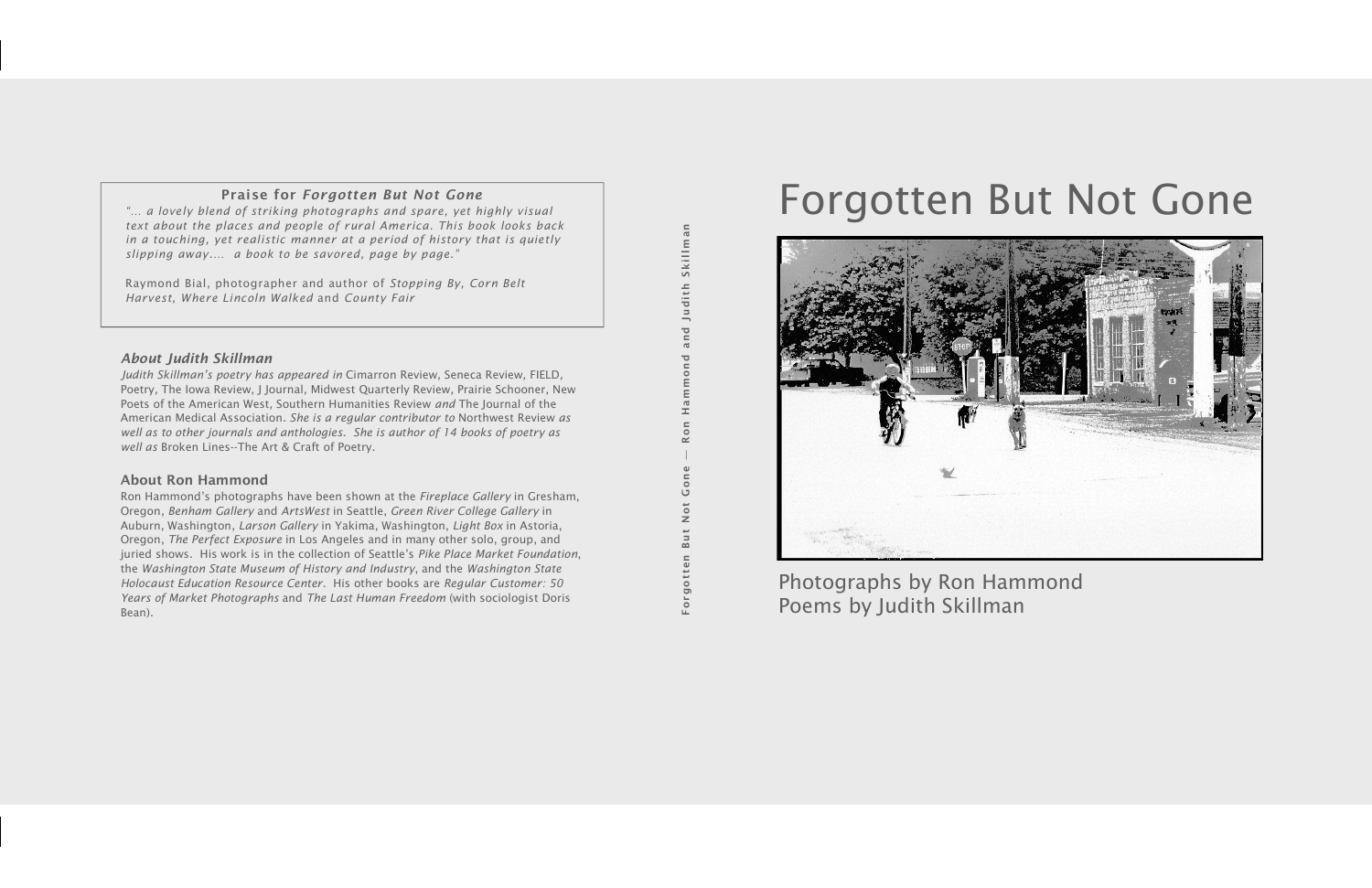These photographs were taken in and around my home town in central Illinois. I was moved to collect them and print them in this fashion after reading Robert Fulghum's essay on visiting his own home territory in Texas:

*I know. You think I-m making this all up. But I-m not. It-s true. Most of it. And no, it's not heaven on earth. It's boring as hell in its own way. So why do I tell you, anyway? It-s just this: that there are places we all come from deep-rooty-common places that make us who we are. And we disdain them at the risk of selfcontempt. There is a sense in which we need to go home again and can go home again. Not to recover home, no. But to sanctify memory.*

*Robert Fulghum* All I Really Need to Know I Learned in Kindergarten Villiard Books, 1988, page 28, used with permission

*Dawson-s Drug Store* in Eureka, Illinois is gone. So is the old dog that darted out of the vacant lot next to *Susie-s Restaurant* and bit my ankle. The vacant lot is gone, too. So, in fact, is *Susie-s Restaurant*. But those are details. These photographs are my memories of the Midwest — corn fields and small towns seven miles apart (seven miles between water tanks when the railroad was built)  $-$  a landscape in which the tallest features are the prairie skyscrapers (grain elevators) and the water towers.

These photographs are my proof that the deep-rooty-common place is still there - *forgotten but not gone*.

Ron Hammond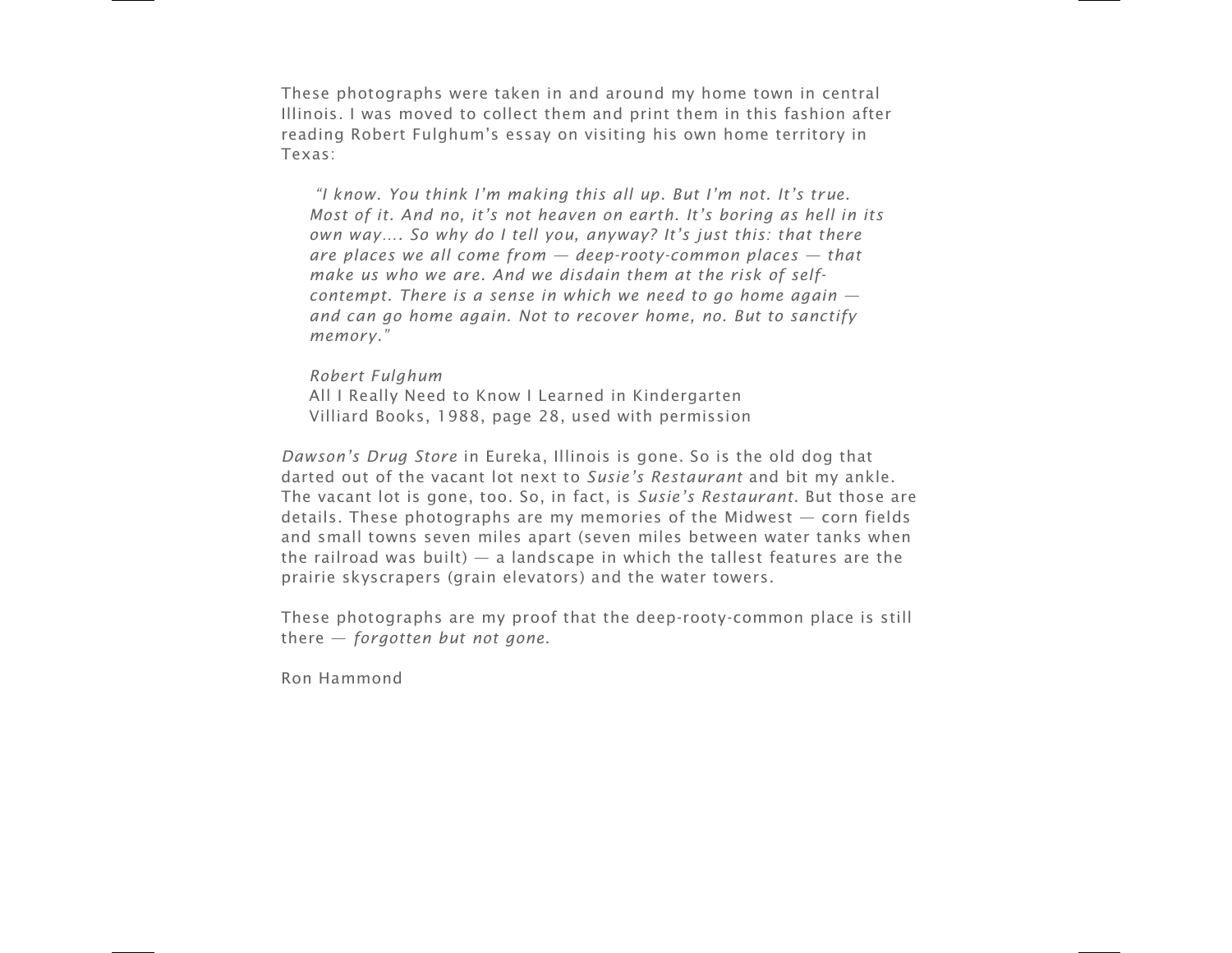**T** *These empty streets go on and on.*<br> *and see my younger self kneeling***<br>
<b>***and see my younger self kneeling I can peer down furrows in Maryland berries, a pool of juice gathering under my knee. In a Cleveland suburb one afternoon my dark-haired aunts gathered in a ghostly laundry, still wet. Uncles talked in hushed voices about the odd funnel tugging at the horizon. The air was green.*

*Silos, grain elevators, a piece of an engine* saved for years in a teenage mechanic's pocket, *a board house sprawled pregnant in the grass, fringed by oaks. Their shade still cools the ground. This is the place you take to in a storm despite warnings, your back glued to the solid trunk of the field-s single tree, a lightning rod. The sky dark at midday, filling with night clouds.*

Judith Skillman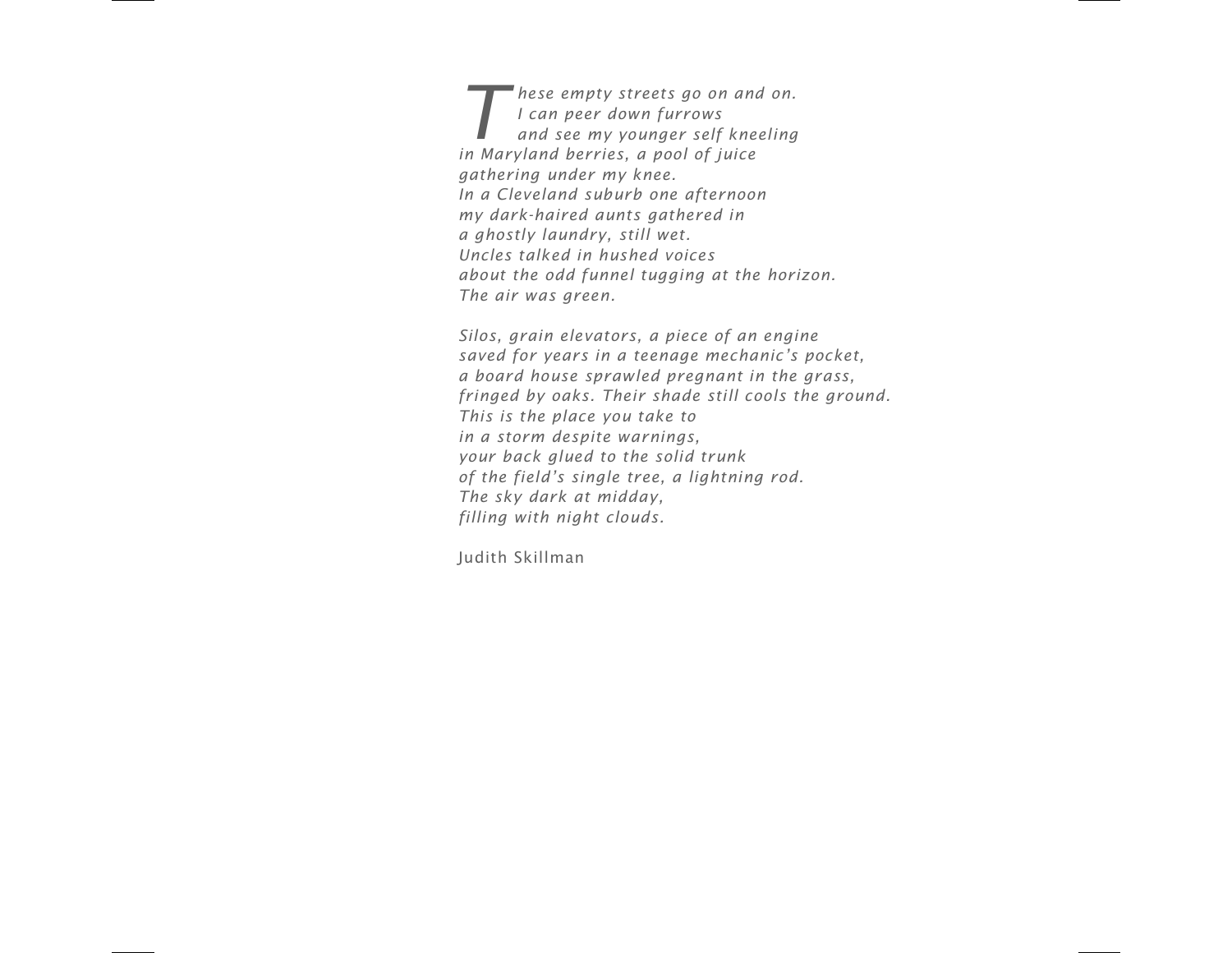*A A Afew horses nuzzle their oats in shadow.*<br>*A <i>Mater spills across the lip of a trough*<br>*A as if an aging farmhand forgot years ag*<br>*Mayle two sillows in the mater shape Water spills across the lip of a trough as if an aging farmhand forgot years ago to shut off the main hose. Maple trees silver, a lone barn falls into disrepair, caught once and for all in the eddying flow -- Vote No.*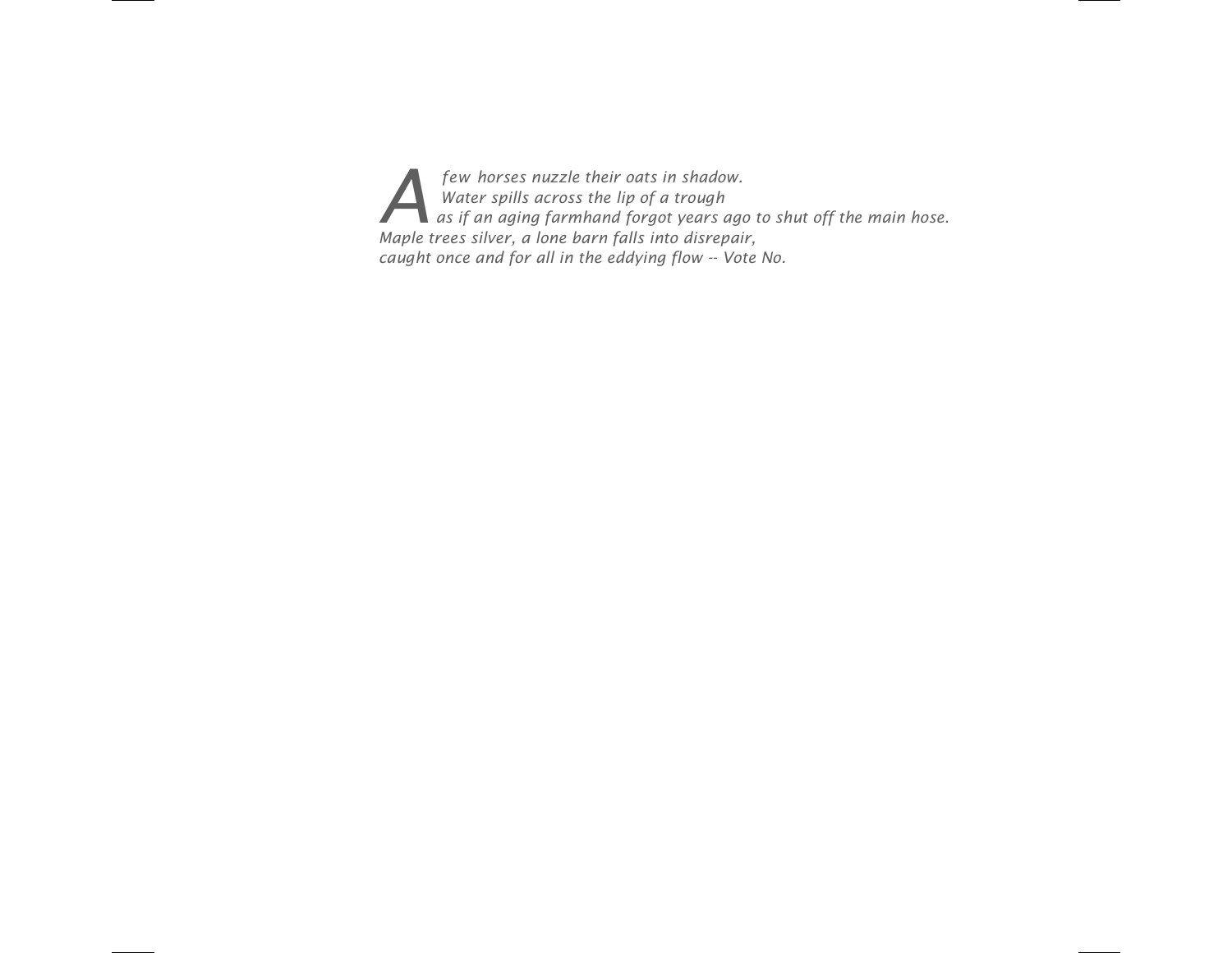

Opinions about local politics run strong and are held tenaciously This sign on an abandoned barn has been there for years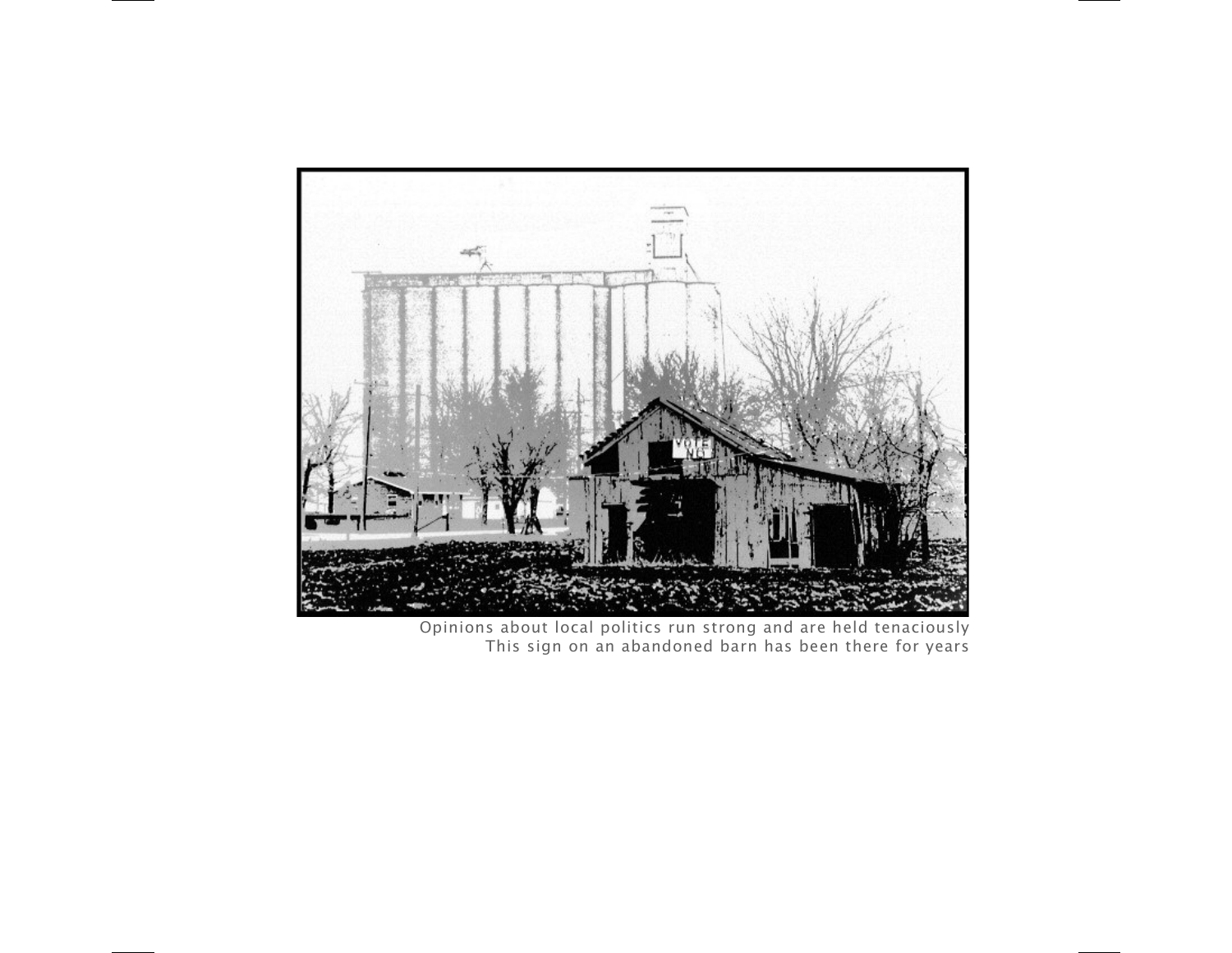*Once distance was bulky, too wide a thing*<br>*Let of athom. Messages arrived days late,*<br>*babies were born without fathers, soldie to fathom. Messages arrived days late, babies were born without fathers, soldiers died privately and were buried in strange towns by folks who adopted them as heroes. Embalmed in an abandoned railroad station the telegraph flares once more. Almost human, it lets loose a tongue-clicking, spontaneous Morse-code: the last SOS.*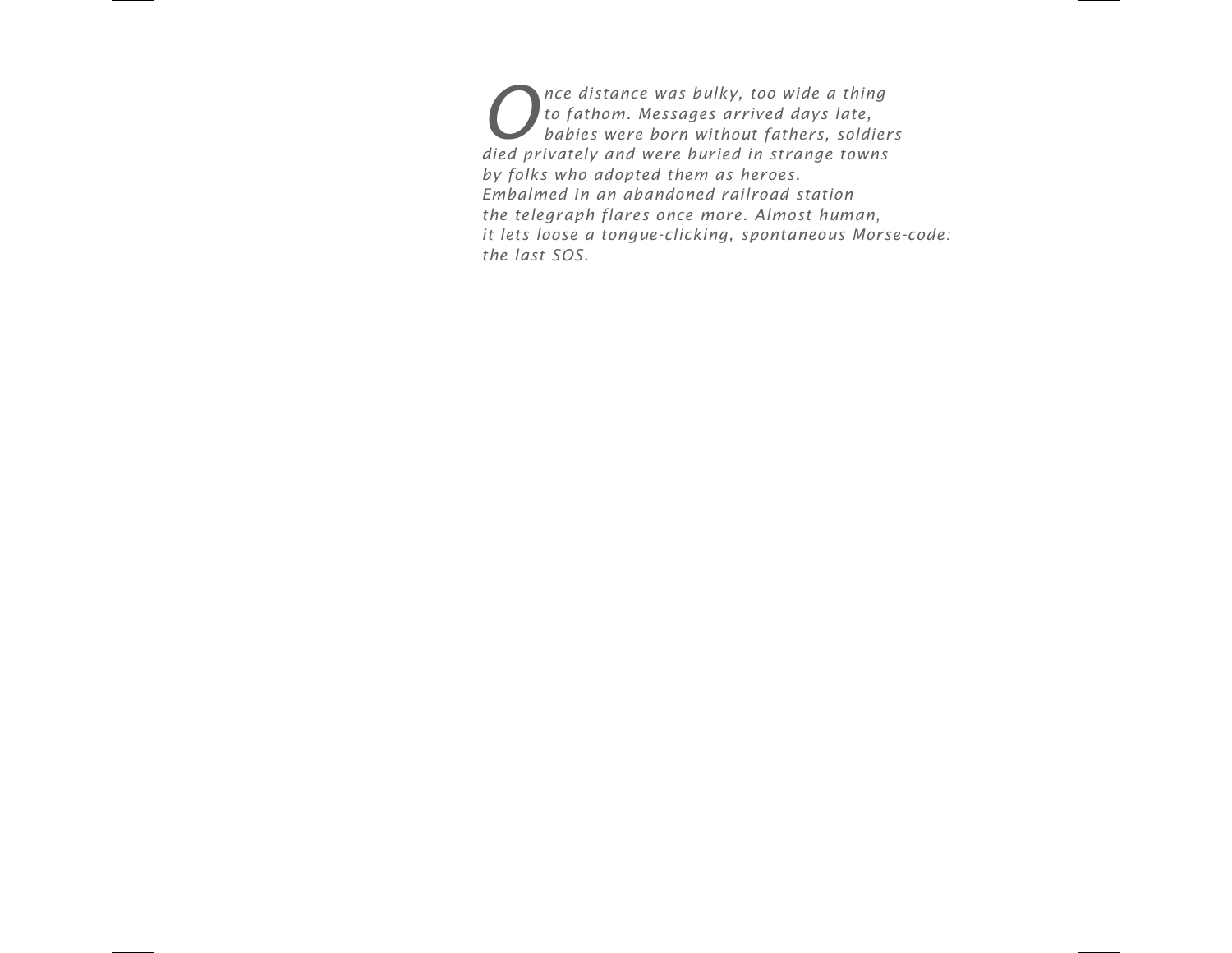

Telegrapher's key in the abandoned rail station in Metamora Illinois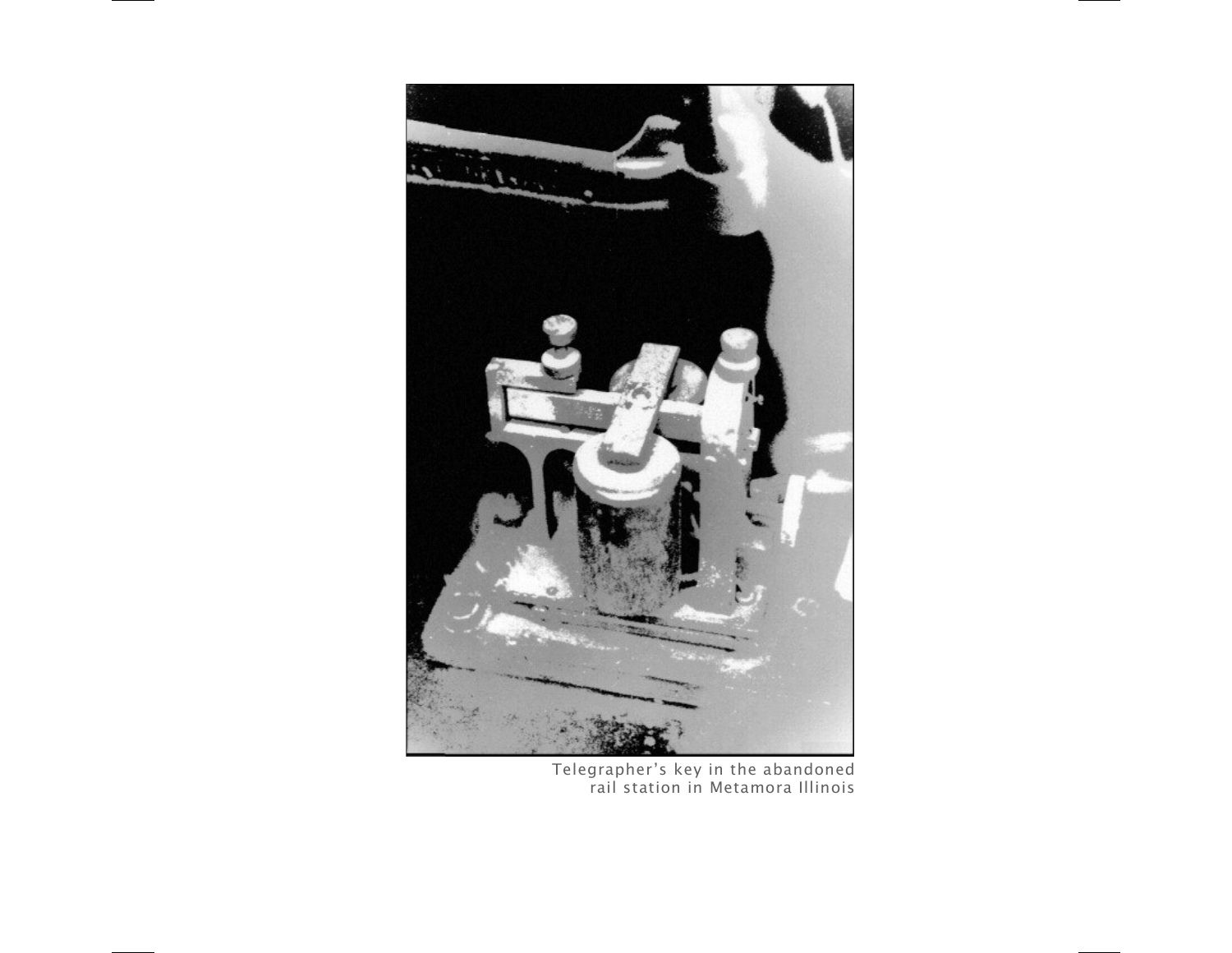*A A At the end of Main Street*<br>*A pair of tracks separately their days under a soot a pair of tracks separate those who begin and end their days under a sooty sky, and those whose money is laundered. Above the tracks, a new constellation, made of lamps. Joined dot-to-dot, it signifies the dark animal who sleeps apart from whatever shady business transacts itself behind solemn storefronts at midnight.*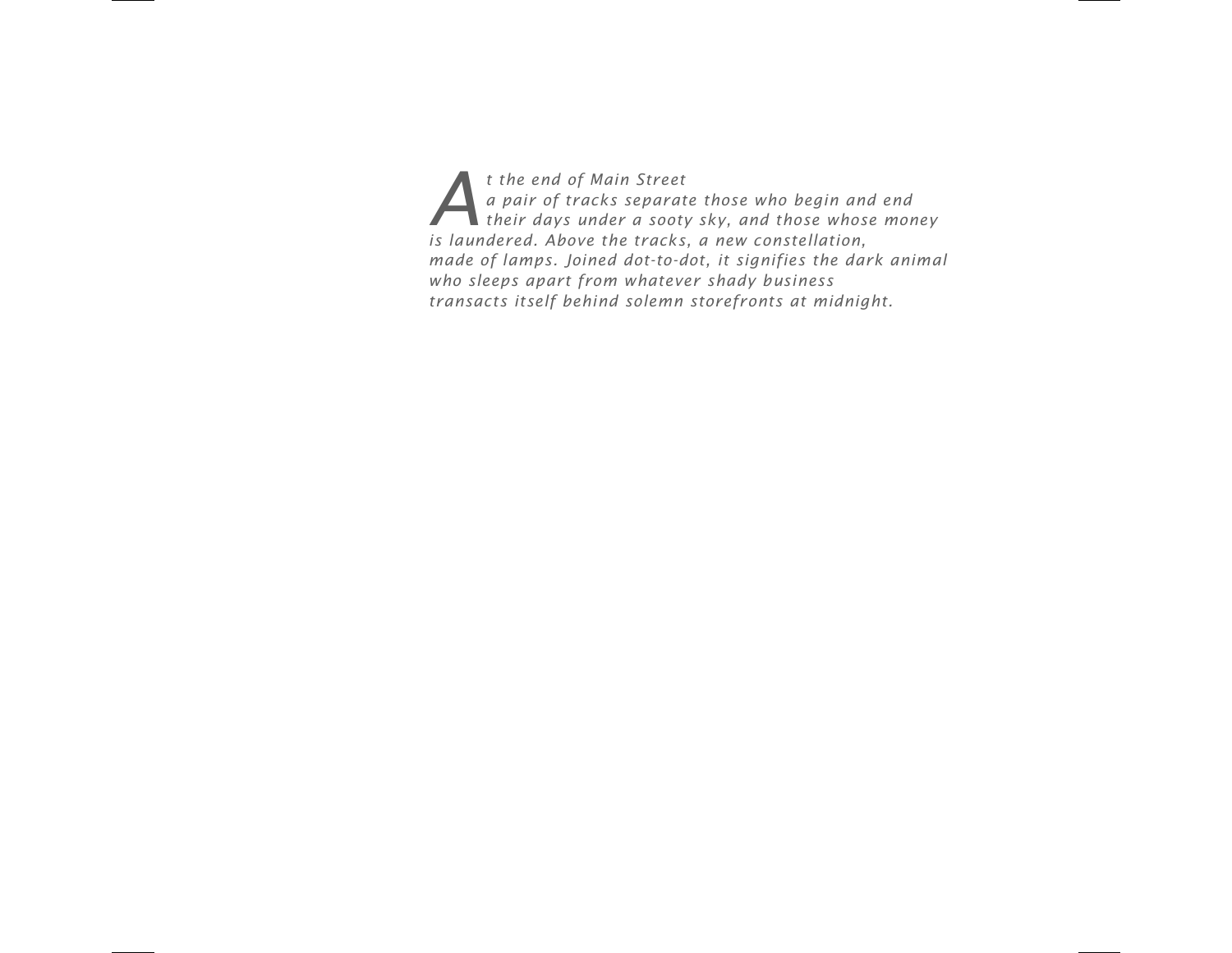

Main Street in Eureka Illinois at midnight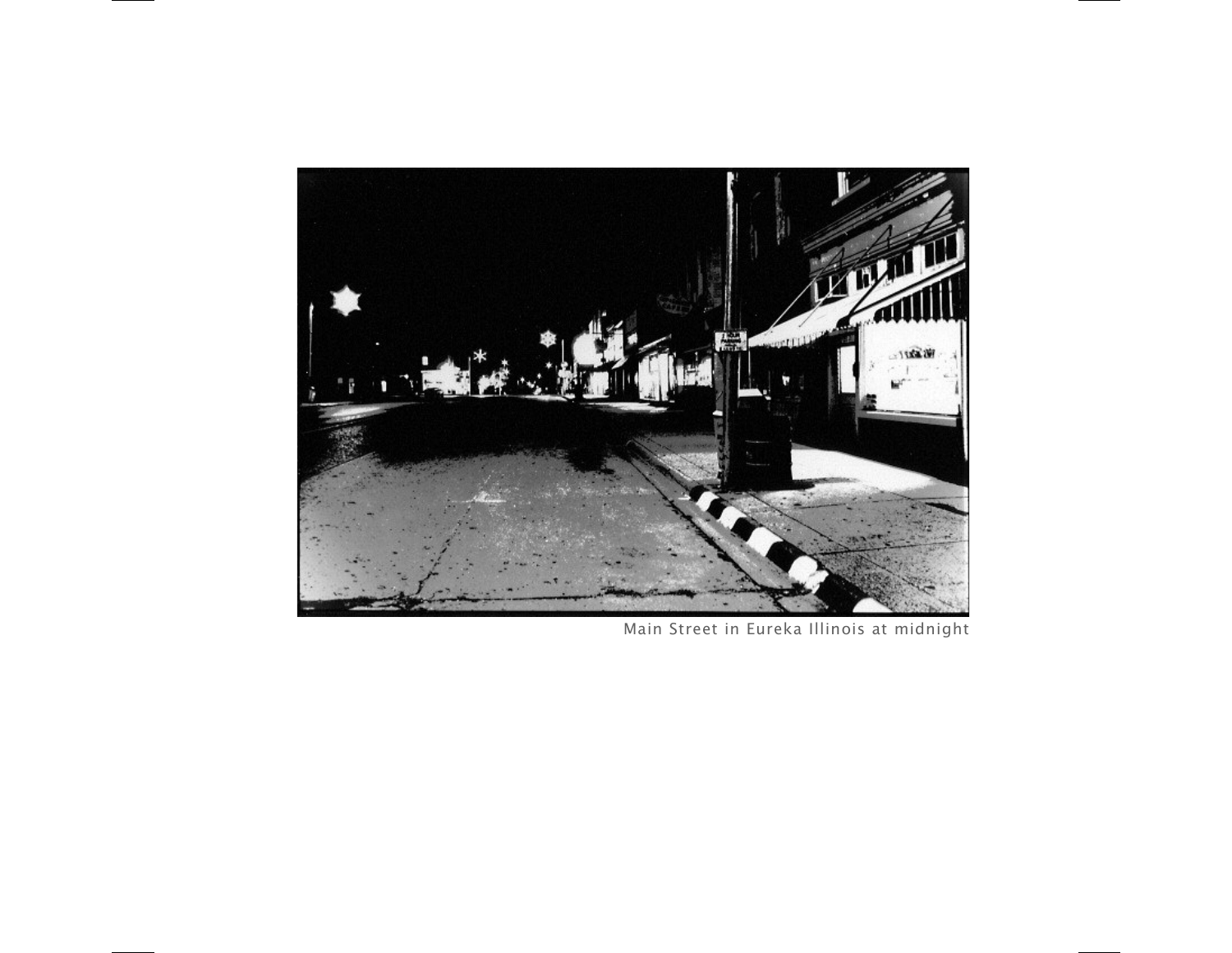**B** efore self-service was in vogue,<br>there was always the chance<br>would flim with you not would flim by *there was always the chance that the man who pumped your gas would flirt with you, and you-d flirt back, become another item he could collect, a treasure that would see him through the day.*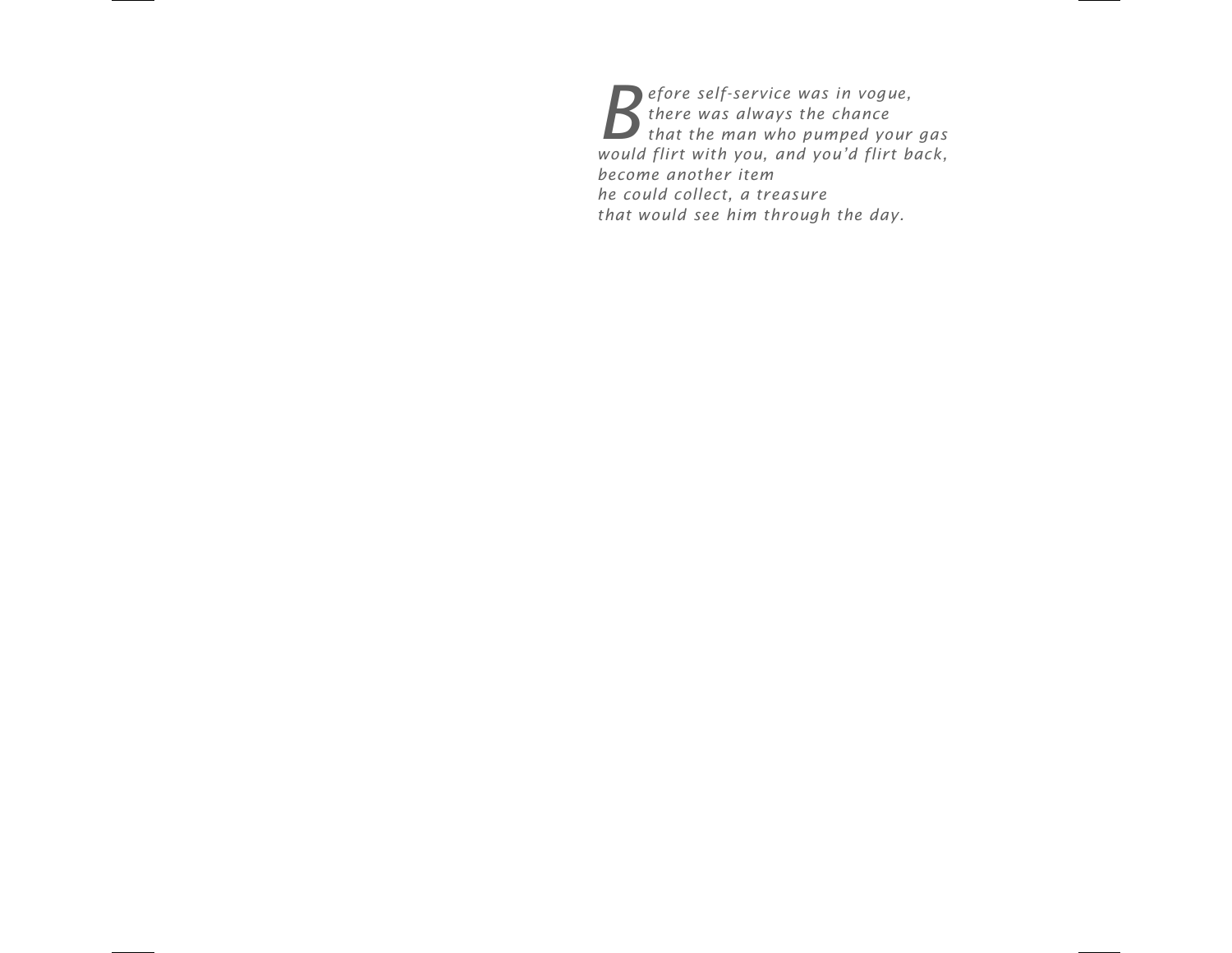

Alvin's garage in Eureka Illinois Alvin collected automobile memorabilia such as gas pumps and service station signs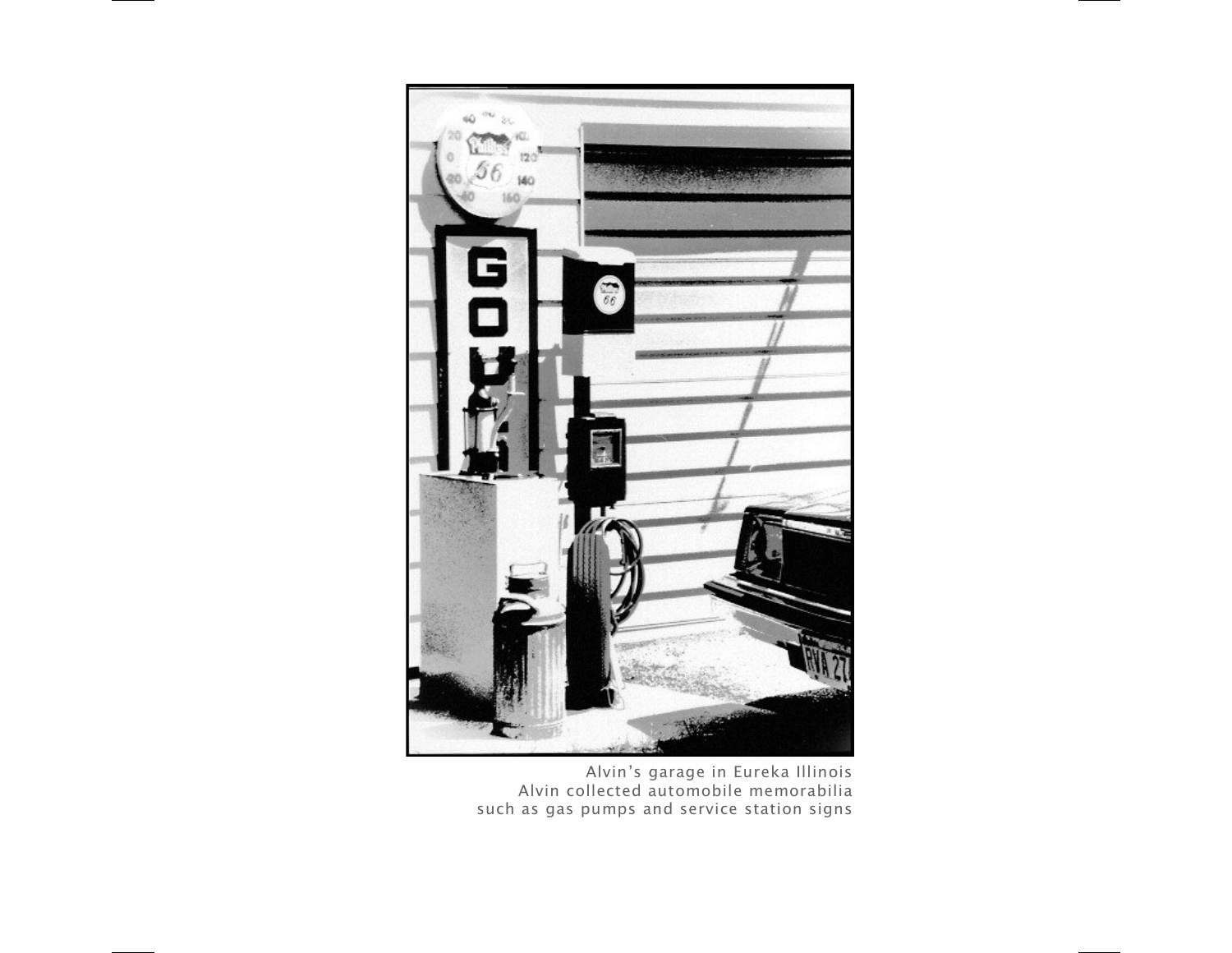*As though in the lacy remains*<br>*of this house a young Helen*<br>*Around the table, grabbing f of this house a young Helen Keller ran around the table, grabbing food from plates, until her teacher pulled her by the arms into the yard, grabbed the pump handle,* and signed the word 'water' into her hand.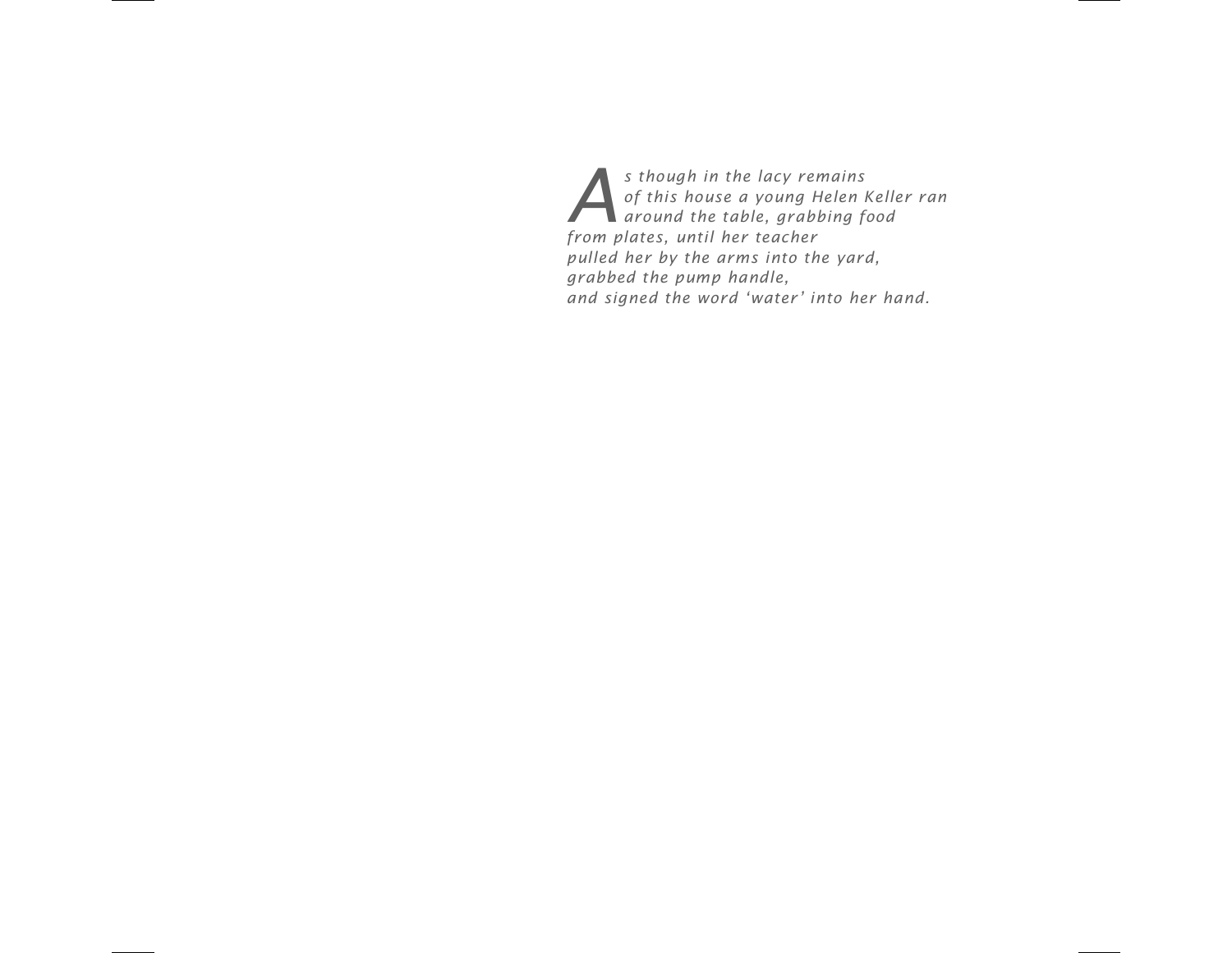

Once there was a house here The pump fetched water from a shallow well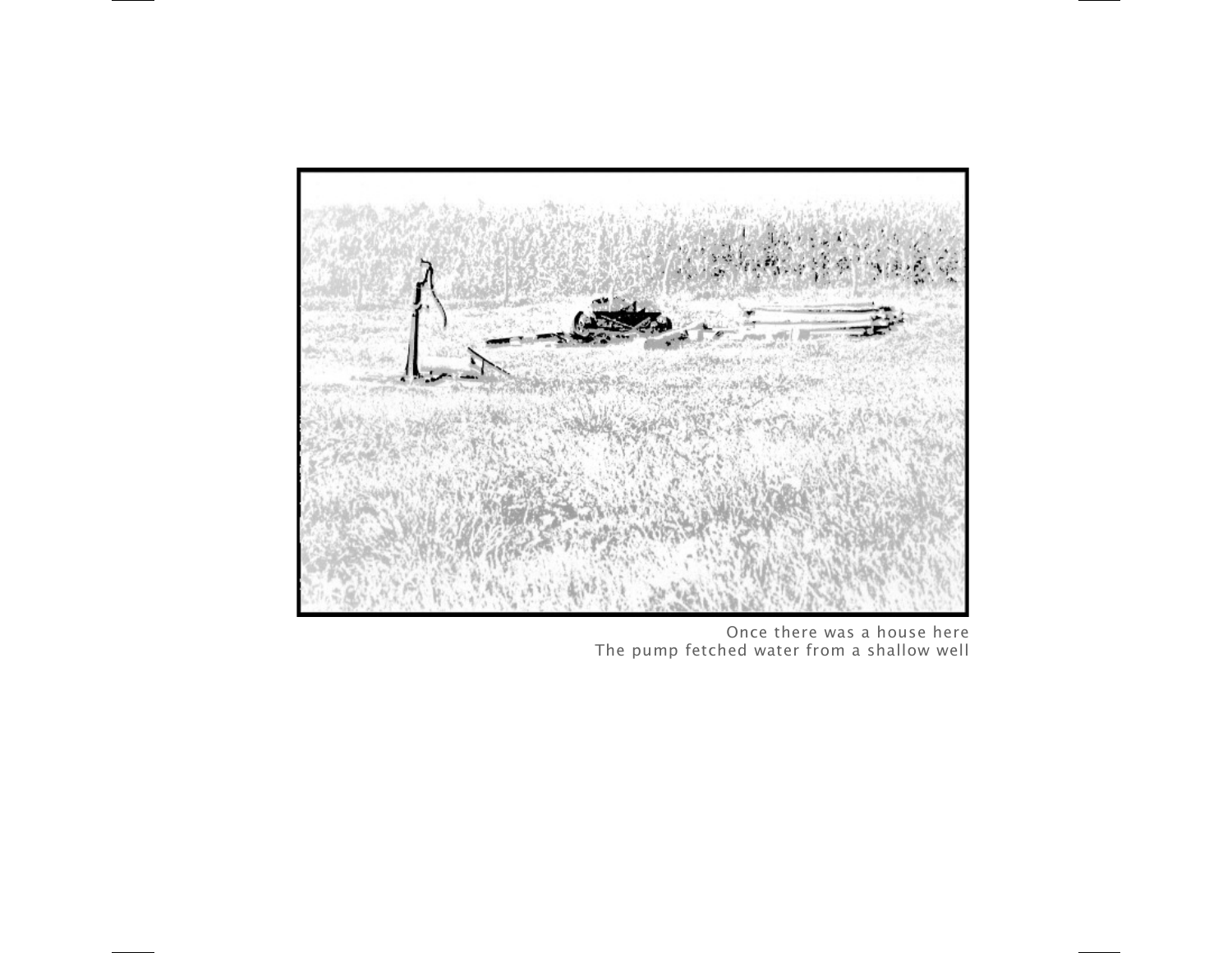*Peering out from the frame of an upstairs window*<br>another child-ghost comes of age.<br>And perhaps a face peers in, *another child-ghost comes of age. And perhaps a face peers in, sees layers of flowered wallpaper peeling back. A strip of linoleum curls away from floorboards. In the vacant living room a rocker squeaks as tomorrow-s weather rushes in, no longer detained by glass.*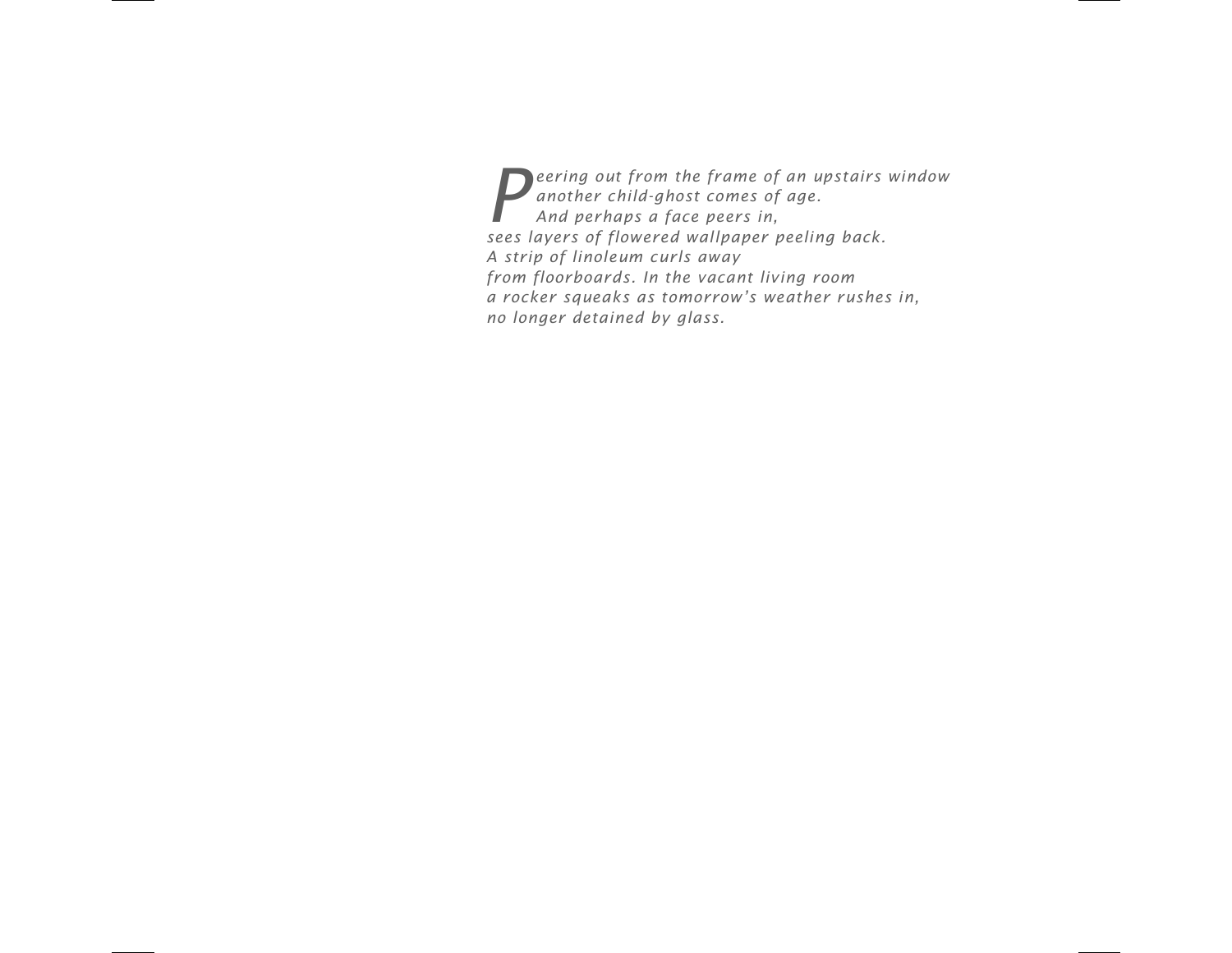

This house has been abandoned for decades but refuses to fall down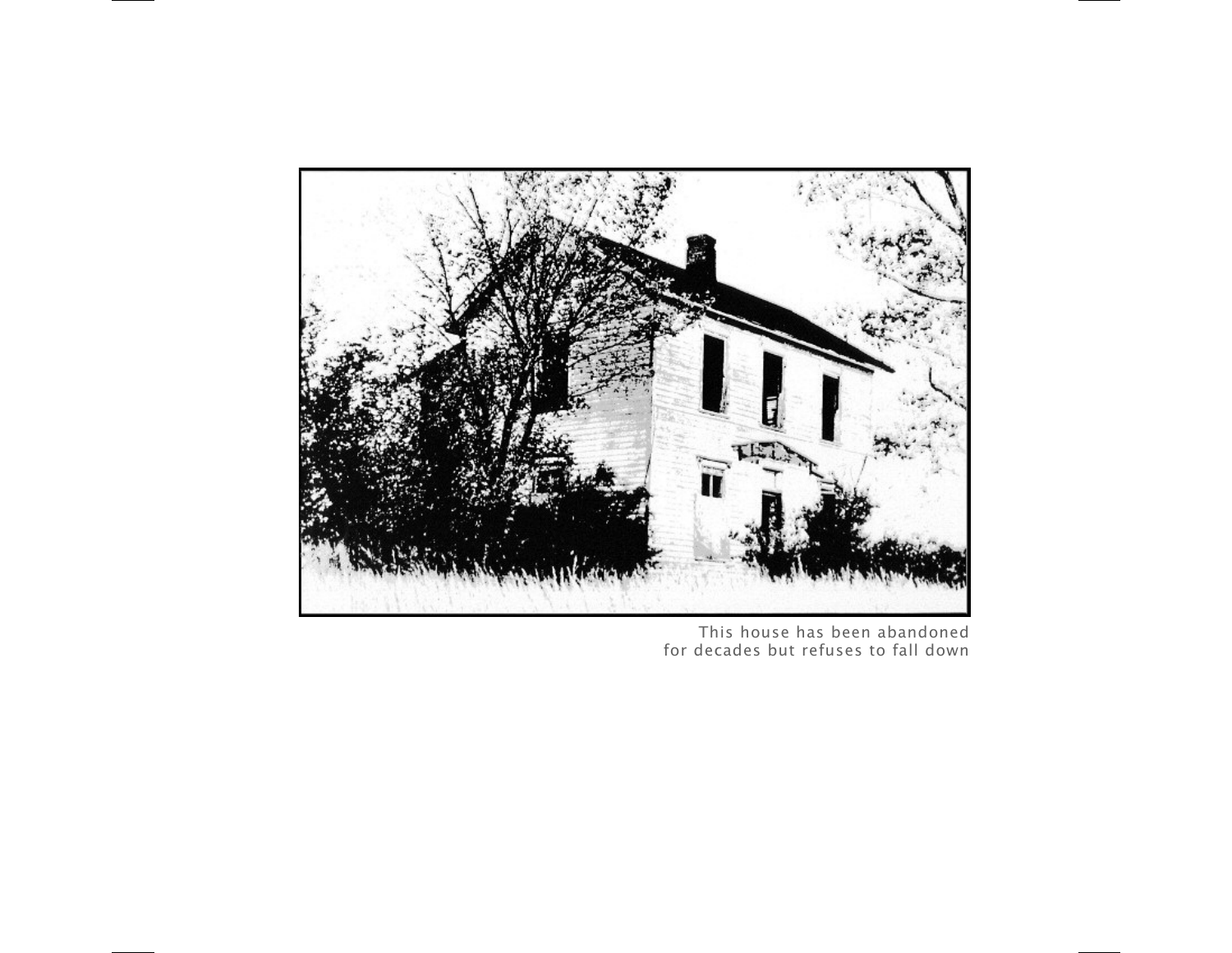*An immigrant from Alsace pauses*<br>with her bucket and rags,<br>indignant because the light is fa *with her bucket and rags, indignant because the light is failing and there is so much work left to do. And yet it is beautiful, she has to admit, the way the sun touches only the outlines of things.*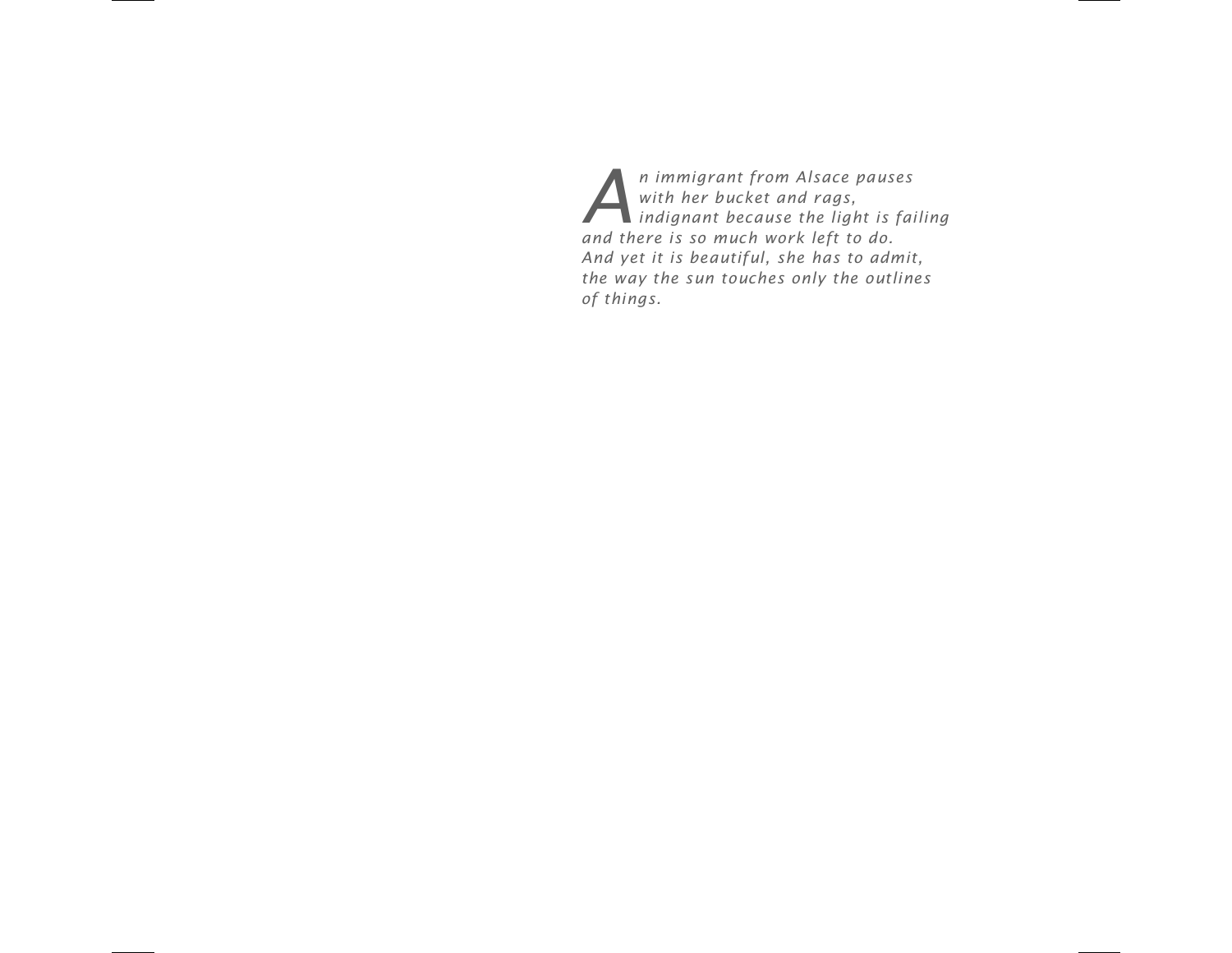

At sunset the light is oblique because the land to the west is very flat